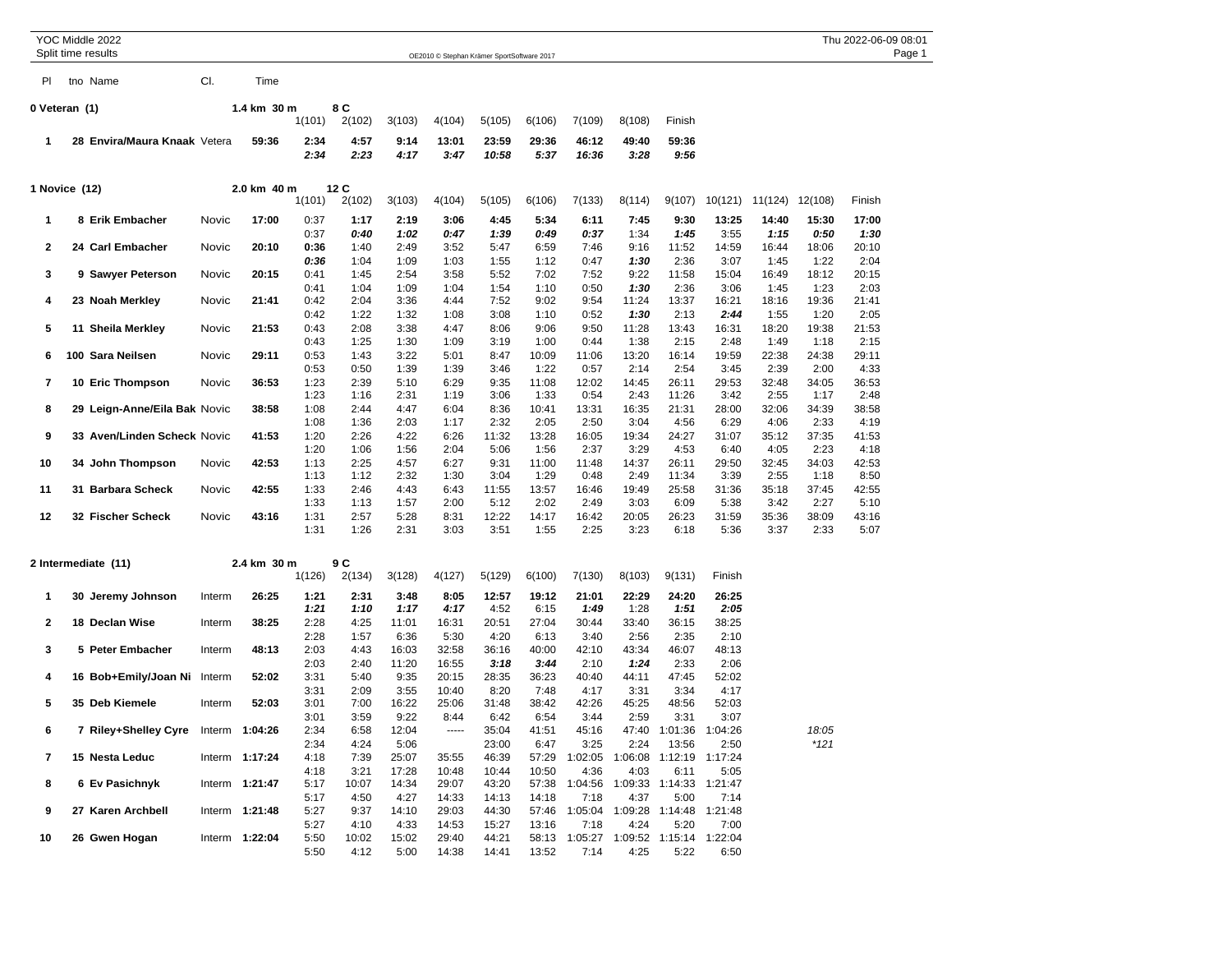|                     |  | YOC Middle 2022<br>Split time results |             |               |                                         |                  |                  |                  | OE2010 © Stephan Krämer SportSoftware 2017 |                        |                  |                  |                         |                 |                         |               | Thu 2022-06-09 08:01 | Page 2          |
|---------------------|--|---------------------------------------|-------------|---------------|-----------------------------------------|------------------|------------------|------------------|--------------------------------------------|------------------------|------------------|------------------|-------------------------|-----------------|-------------------------|---------------|----------------------|-----------------|
| PI.                 |  | tno Name                              | CI.         | Time          |                                         |                  |                  |                  |                                            |                        |                  |                  |                         |                 |                         |               |                      |                 |
| 2 Intermediate (11) |  |                                       |             | 2.4 km 30 m   |                                         | 9 C              | (cont.)          |                  |                                            |                        |                  |                  |                         |                 |                         |               |                      |                 |
|                     |  |                                       |             |               | 1(126)                                  | 2(134)           | 3(128)           | 4(127)           | 5(129)                                     | 6(100)                 | 7(130)           | 8(103)           | 9(131)                  | Finish          |                         |               |                      |                 |
|                     |  | 12 Craig Brooks                       | Interm      | dnf           | 3:18<br>3:18                            | 6:15<br>2:57     | 13:06<br>6:51    | 40:07<br>27:01   | 48:23<br>8:16                              |                        |                  |                  |                         |                 |                         |               |                      |                 |
| 3 Short Adv (13)    |  |                                       | 2.5 km 75 m | 1(113)        | 10 C<br>2(112)                          | 3(132)           | 4(118)           | 5(116)           | 6(115)                                     | 7(117)                 | 8(111)           | 9(110)           | 10(100)                 | Finish          |                         |               |                      |                 |
| 1                   |  | 38 Emilie Stewart-Jone S Adv          |             | 1:00:01       | 8:05<br>8:05                            | 11:46<br>3:41    | 20:33<br>8:47    | 23:54<br>3:21    | 27:15<br>3:21                              | 33:34<br>6:19          | 43:11<br>9:37    | 46:59<br>3:48    | 55:14<br>8:15           | 58:05<br>2:51   | 1:00:01<br>1:56         |               |                      |                 |
| 2                   |  | 13 Virginia Sarrazin                  |             | S Adv 1:01:02 | 15:15<br>15:15                          | 19:02<br>3:47    | 24:31<br>5:29    | 28:36<br>4:05    | 31:36<br>3:00                              | 34:35<br>2:59          | 41:06<br>6:31    | 46:10<br>5:04    | 54:14<br>8:04           | 56:42<br>2:28   | 1:01:02<br>4:20         |               |                      |                 |
| 3                   |  | 25 Lara Melnik                        | S Adv       | 1:20:34       | 14:18<br>14:18                          | 17:51<br>3:33    | 25:17<br>7:26    | 39:04<br>13:47   | 42:29<br>3:25                              | 49:36<br>7:07          | 57:16<br>7:40    | 1:08:13<br>10:57 | 1:12:59<br>4:46         | 1:18:01<br>5:02 | 1:20:34<br>2:33         |               |                      |                 |
| 4                   |  | 2 Carl Turcotte                       | S Adv       | 1:20:45       | 18:19<br>18:19                          | 22:38<br>4:19    | 29:19<br>6:41    | 38:02<br>8:43    | 39:54                                      | 46:25                  | 1:01:39<br>15:14 | 1:06:46<br>5:07  | 1:15:04<br>8:18         | 1:19:16<br>4:12 | 1:20:45<br>1:29         |               |                      |                 |
| 5                   |  | 39 Julianna Scramstad S Adv           |             | 1:24:09       | 10:05<br>10:05                          | 19:48<br>9:43    | 33:09<br>13:21   | 39:08<br>5:59    | 1:52<br>42:51<br>3:43                      | 6:31<br>54:21<br>11:30 | 1:03:59<br>9:38  | 4:16             | 1:08:15 1:17:35<br>9:20 | 1:21:54<br>4:19 | 1:24:09<br>2:15         |               |                      |                 |
| 6                   |  | 14 Sabine Schweiger                   |             | S Adv 1:26:37 | 10:27<br>10:27                          | 13:53<br>3:26    | 19:40<br>5:47    | 23:33<br>3:53    | 26:10<br>2:37                              | 29:18<br>3:08          | 36:44<br>7:26    | 59:34<br>22:50   | 1:19:11<br>19:37        | 1:24:34<br>5:23 | 1:26:37<br>2:03         |               |                      |                 |
|                     |  | 41 Judith van Gulick                  | S Adv       | mp            | -----                                   | 16:00<br>16:00   | 22:43<br>6:43    | 40:43<br>18:00   | 43:06<br>2:23                              | 46:00<br>2:54          | 52:10<br>6:10    | 55:37<br>3:27    | 59:45<br>4:08           | 1:04:32<br>4:47 | 1:06:15<br>1:43         |               |                      |                 |
|                     |  | 36 Phineas Pearson                    | S Adv       | dnf           | 21:39<br>21:39                          | 23:35<br>1:56    | 32:22<br>8:47    | 36:12<br>3:50    | 39:24<br>3:12                              | 42:35<br>3:11          |                  | $- - - - -$      | -----                   | -----           | 52:18<br>9:43           |               |                      |                 |
|                     |  | 4 Martin Slama                        | S Adv       | dnf           | 27:21<br>27:21                          | 29:56<br>2:35    | 35:36<br>5:40    | -----            | -----                                      | -----                  | -----            | -----            | -----                   | -----           |                         |               |                      |                 |
|                     |  | 42 Sheri Hogeboom                     | S Adv       | dnf           | 29:59<br>29:59                          | 35:35<br>5:36    | 51:00<br>15:25   | 1:02:45<br>11:45 | 1:08:52<br>6:07                            | 1:15:13<br>6:21        | -----            | -----            | $- - - - -$             | -----           |                         |               |                      |                 |
|                     |  | 40 Rachel Moser                       | S Adv       | dnf           | -----                                   | -----            | -----            | -----            | -----                                      | -----                  | -----            |                  | -----                   |                 |                         |               |                      |                 |
|                     |  | 3 Kris Gardner                        | S Adv       | dnf           | 15:09<br>15:09                          | 20:17<br>5:08    | 32:33<br>12:16   | 38:23<br>5:50    | 42:18<br>3:55                              | 45:46<br>3:28          | -----            | -----            | -----                   | -----           |                         |               |                      |                 |
|                     |  | 22 Doug Hitch                         | S Adv       |               | dnf $1:00:39$<br>1:00:39                | 1:13:54<br>13:15 | 1:24:54<br>11:00 | 1:32:48<br>7:54  | 1:39:01<br>6:13                            | 1:54:29<br>15:28       | -----            |                  |                         | -----           |                         |               | 1:08:01<br>$*125$    |                 |
| 4 Long Adv (6)      |  |                                       |             | 3.5 km 140 m  | 1(113)<br>Finish                        | 14 C<br>2(125)   | 3(132)           | 4(118)           | 5(116)                                     | 6(115)                 | 7(117)           | 8(111)           | 9(119)                  |                 | 10(123) 11(122) 12(120) |               | 13(110) 14(100)      |                 |
| 1                   |  | 37 Forest Pearson                     | Long        | 42:03         | 4:53<br>4:53<br>42:03                   | 6:29<br>1:36     | 9:57<br>3:28     | 11:51<br>1:54    | 13:08<br>1:17                              | 15:02<br>1:54          | 18:42<br>3:40    | 20:38<br>1:56    | 22:29<br>1:51           | 28:26<br>5:57   | 31:22<br>2:56           | 32:19<br>0:57 | 39:21<br>7:02        | 41:08<br>1:47   |
| 2                   |  | 19 Pia Blake                          | Long        | 47:25         | 0:55<br>5:06<br>5:06<br>47:25<br>1:18   | 6:44<br>1:38     | 10:43<br>3:59    | 14:04<br>3:21    | 15:09<br>1:05                              | 16:52<br>1:43          | 20:34<br>3:42    | 23:12<br>2:38    | 24:53<br>1:41           | 30:29<br>5:36   | 33:57<br>3:28           | 34:51<br>0:54 | 44:21<br>9:30        | 46:07<br>1:46   |
| 3                   |  | 17 Beatriz Sanguino                   | Long        | 56:16         | 7:10<br>7:10<br>56:16                   | 8:57<br>1:47     | 13:24<br>4:27    | 16:00<br>2:36    | 16:56<br>0:56                              | 18:57<br>2:01          | 22:51<br>3:54    | 25:08<br>2:17    | 27:14<br>2:06           | 33:45<br>6:31   | 38:00<br>4:15           | 40:47<br>2:47 | 51:47<br>11:00       | 54:45<br>2:58   |
| 4                   |  | 21 Benoit Turcotte                    | Long        | 1:04:03       | 1:31<br>5:44<br>5:44<br>1:04:03<br>1:21 | 8:13<br>2:29     | 12:37<br>4:24    | 15:10<br>2:33    | 16:45<br>1:35                              | 19:20<br>2:35          | 24:30<br>5:10    | 35:14<br>10:44   | 36:56<br>1:42           | 43:14<br>6:18   | 47:22<br>4:08           | 48:31<br>1:09 | 1:00:19<br>11:48     | 1:02:42<br>2:23 |